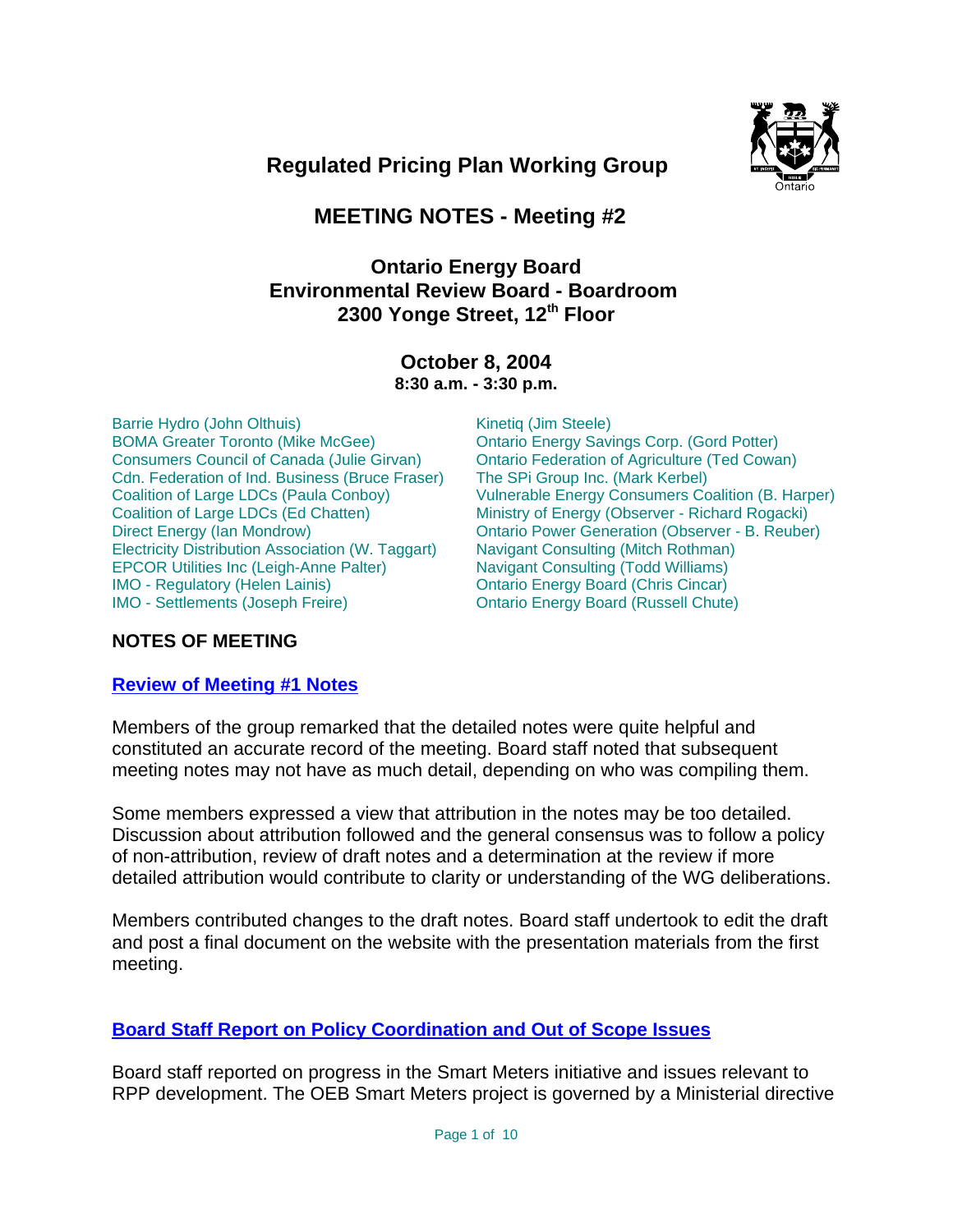to develop an implementation plan that will fulfill the Government's objectives for smart meter penetration of the Ontario market.

The Smart Meters project extended the deadline for their Technology Working Group input until October 21. The major decision remaining is a recommendation about the type of meter to install. The choices seem to be limited to interval and TOU meters with the major considerations for comparison being initial capital cost, capabilities and flexibility for future policy choices.

A WG member noted that there are more costs to consider than the initial capital costs and that a full cost comparison must account for software and data transfer costs. Another WG member noted that the SM Policy WG recommendations are at odds with the direction of the Technology WG and that the latter WG may be operating on the false premise that hourly prices are not an option. This member noted that the SM Policy WG has determined that hardware and software must support all possible pricing configurations including TOU, CPP and even spot price pass through. The WG was concerned that the SM Technology WG may make recommendations that would limit the flexibility of the RPP to address the policy objectives of the RPP project.

**Action item: For the sake of full debate and consideration of all options, the WG suggested that Board staff make the RPP WG's views known to the SM Technology WG that** *a priori* **judgements on pricing options should not be a consideration in their technology choices. Furthermore, the WG suggested that this communication emphasize that technologies that support maximum flexibility in addressing the current and possible future policy objectives of the Government was desirable.** 

## **Action item: The working group members also requested that the Board staff speaking notes be distributed on the Smart Metering issue (See Attachment A).**

Board staff reported on a meeting with Ministry of Energy and Ministry of Finance staff on the interpretation of regulations and amendments to Bill 100 that are relevant to the RPP. Several issues concern the RPP WG.

## Designated Consumers

Ministry staff advised that currently the definition of designated consumers eligible for the RPP did not appear to be a pressing concern of stakeholders. However, they noted that this issue may become more important over the next month or so. In response to a question about decision timelines, Ministry staff responded that the end of October was likely a challenging deadline.

Some WG members noted that regardless of the definition of the eligible RPP consumers, the WG should design an RPP with sufficient flexibility to address any eligible consumer definition. Other members noted that the risks of variance account growth, in absolute terms, will depend on the volume of power sold under the RPP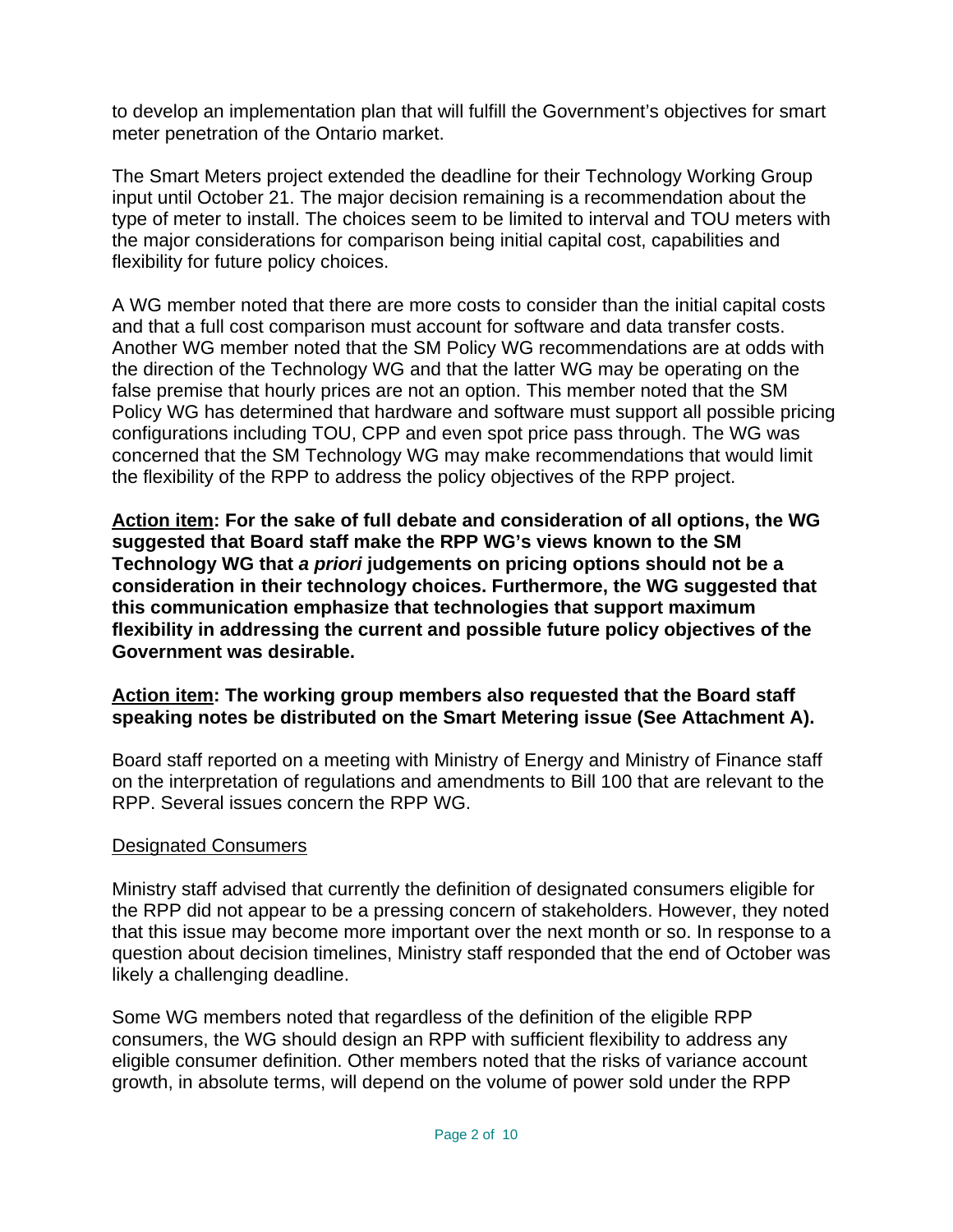which is directly proportional to the eligible customer decision. Other discussion focussed on the issue of boundary lines, net system load shape (NSLS) issues and fair treatment. In later discussion, a related question of how to treat designated consumers who may be within a threshold of eligibility during one period (year 1) but outside it because of growth, business conditions or corporate decisions (year 2) was tabled. This particular detail highlighted the difficulty of any RPP design that is based on consumption levels instead of pre-determined customer classes. One member suggested that the WG recommendations in the strawman design should highlight the implications of various eligibility choices.

## Regulated Asset Adjustment (RAA) or Global Adjustment

Board staff discussed this issue with Ministry staff in the context of clarifying the intent of the settlement and bill content regulations. Ministry staff suggested that the RAA will not appear as a separate line item on RPP consumers' bills and that the OPA will hold the RAA balances for consumers on the RPP.

Some WG members questioned whether the regulations could be interpreted so strictly, noting that the language was ambiguous. Other WG members noted the usefulness of the RAA information and the fact that it will be available *ex post* from the monthly wholesale settlements between the IMO, OPA and wholesale market participants.

The Ministry clarification, although not wholly satisfying to all WG members, was sufficient to keep this issue as an "out of scope" item until such time as further clarification changes that status.

#### Amendment to Bill 100

The amendment to Bill 100 seems to limit the first-year RPP to an unchanged rate for the entire year. Board staff sought clarification of the intent from the Ministry. Although there is some ambiguity in the amendment language, Ministry staff strongly suggested that the amendment does eliminate variance account true ups and RPP rebasing for the first twelve months of the plan. The Ministry observed that a good forecast was the key requirement to ensure that the RPP was does not generate significant variance account balances that may require onerous recovery mechanisms in future years. Board staff acknowledged the need for good forecasts but also pointed out the inherent risks of supply outlooks and fuel price forecasts and the resulting quick build-up of variance account balances. Board staff suggested that more, rather than less, flexibility was required to deal with unforseen circumstances.

**Action Item: Board staff to further explore the ability to design a first year RPP that incorporates within year variations in price based on seasonality and/or peak/off peak prices but unchanged from the announced levels throughout the year.**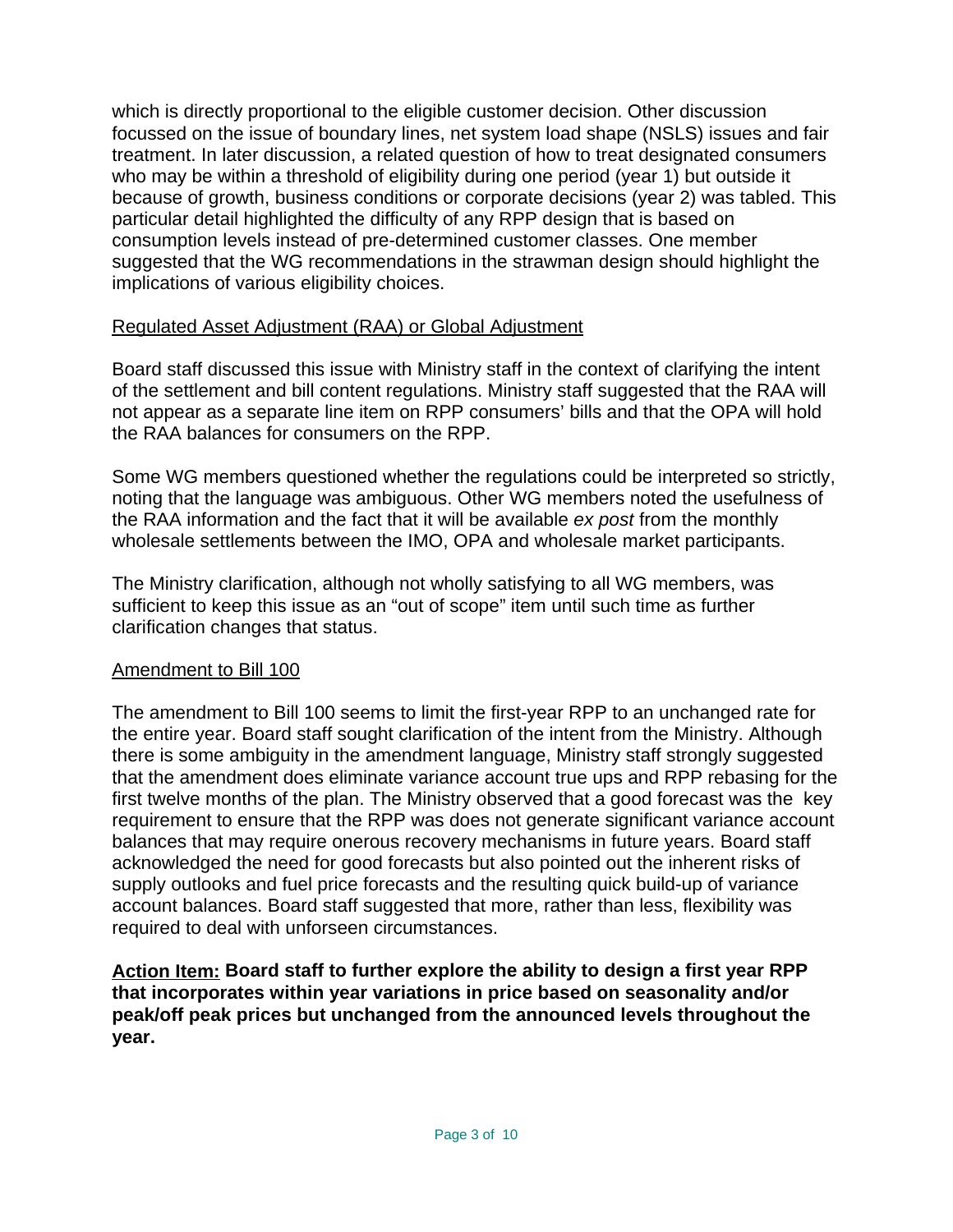## **Navigant Presentation**

Navigant distributed a power point deck to guide the WG's further discussion of objectives, criteria scoring mechanisms, analysis of variance account balances/true ups and first approaches to meeting the RPP objectives and developing a strawman proposal *[Note: The presentation is posted on the OEB web site along with these meeting notes].*

#### Criteria and Scoring

Navigant used the an example from the New Brunswick Market Design Committee to illustrate a hedonic (non-ordinal) approach to ranking choices among alternative models for the RPP. General discussion ensued as to the usefulness of this, or similar, approaches.

One WG member observed that a non-numerical ranking is difficult to collate because of the various views that individual decision makers will have about the same roster of objectives. Others pointed out that this non-numerical approach actually provides flexibility for a group decision because it allows each member of the group to assign a relative ranking to criteria without an *a priori* consensus, noting that the criteria still have to be well defined.

Another member stated that this decision was not a binary one: first, establishing that the criteria are important; and, second, weighting that importance? Navigant offered that yes, this was a doable method but that quite a lot of time could be required to reach a consensus on weighting and that the end result may be no better than an unweighted roster of criteria with decision makers supplying their own ranking.

Another member observed that there should be some sort of "sanity check", get the views of committee members and try to get a group sense of the big picture with weighting included. A different member observed that a straight vote around the table without weighting would be an unfair method and that another way was needed. Others suggested that a subjective weighting was best and would have to decide the primary criteria by interpreting the Minister's statements which may be contradictory in the detailed design for a strawman.

Navigant expressed concern that a detailed weighting scheme may take a lot of time to develop/decide and may not have much additional value compared to a more subjective approach. Some members suggested that the WG may not need a formal scoring mechanism if there are no multiple strawmen advanced. Another member suggested that a formal approach might help in defending/justifying the WG's choices of approaches and tools in the strawman.

The WG decided to not invest the time up-front in establishing a formal scoring mechanism. Instead, the WG will focus on strawman development and wait and see if it might be needed for helping to decide on trade-offs among alternative strawmen and/or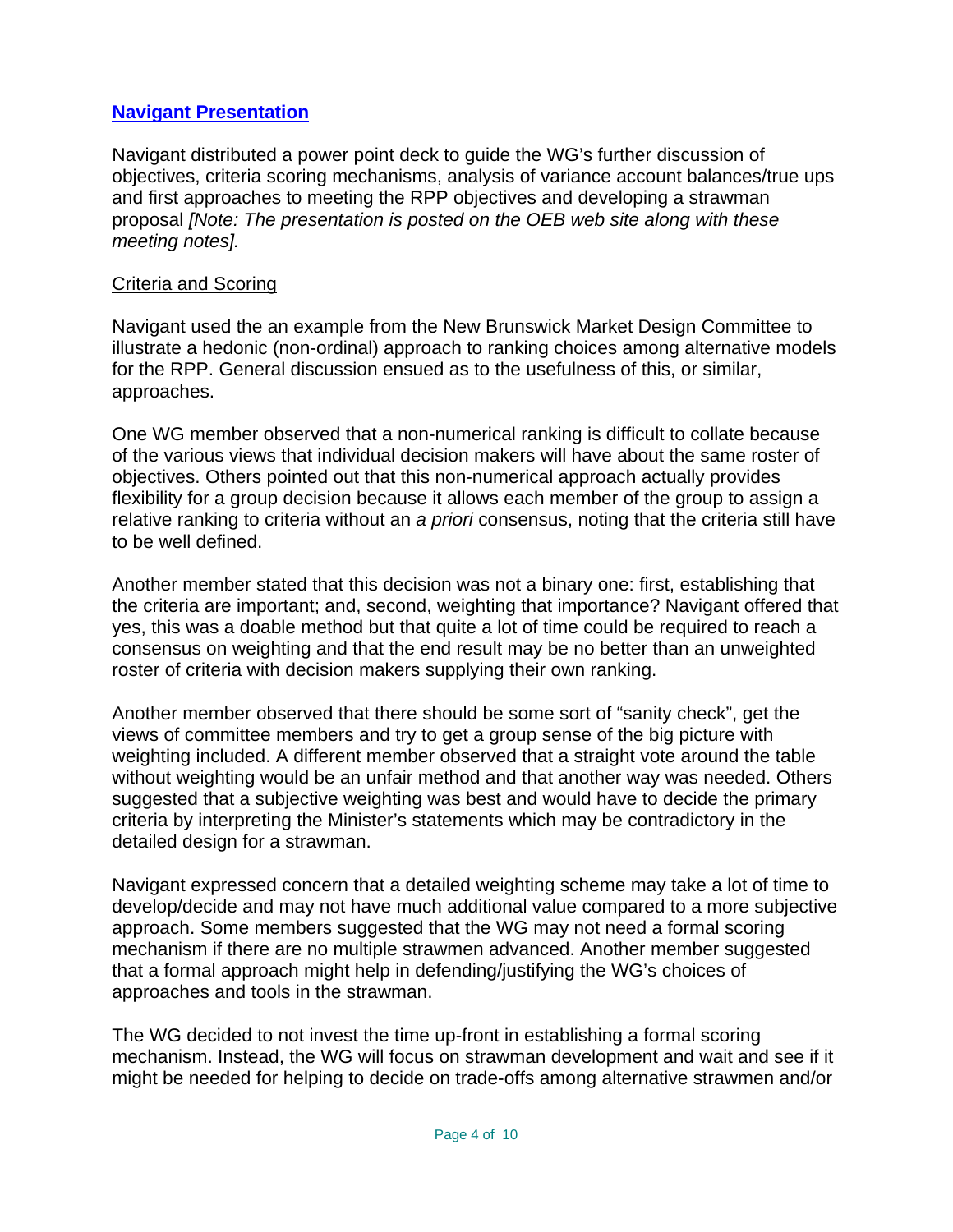tools.

#### Variance Account Analysis

Navigant provided some representative model runs of alternative scenarios to generate estimates of variance account balances. These runs were designed to test the potential range of variance account balances and how quickly they might increase, making recovery problematical if the size of price increases and price stability were important concerns.

Sources of variance account balances were listed as supply deviating from projected or forecast levels, demand changes from forecast and fuel price changes from forecast. *(Note: A WG observer undertook to provide some levels of hydraulic generation variability over recent years.)* The analysis assumed that RPP was 50% of total load. Navigant noted that the impacts of the various scenarios are asymetric because deviations that result in higher prices are on the more sharply sloping supply curve than deviations that result in lower prices.

Some members questioned the assumptions of how the variances would be recovered in the simulations, noting that assuming a 12-month recovery results in smearing the impacts and not delivering a proper pricing signal to consumers.

A long discussion on the gas industry QRAM process resulted in an undertaking by a WG member to provide additional detailed information at the next WG meeting.

The simulation results demonstrated that variance account balances could grow substantially in a short period of time and that liquidation of the balances could present special difficulties in setting the RPP levels in subsequent years. The WG noted that the analysis may exaggerate some of the impacts because responses to the change in market prices would likely dampen the actual impacts over time. However, the WG agreed that the analysis provided insights and should be viewed as illustrative of the need for flexibility to adjust the RPP prices to respond to actual events.

**Action Items: 1. WG observer to provide data on hydraulic generation variability over a number of years. 2. WG member to bring a QRAM expert to the next WG meeting to further the WG's understanding of how the gas industry accounts for commodity prices that deviate from expected levels.**

## First Approaches to Meeting Objectives

The Navigant presentation focussed on some approaches to develop strawman elements that will deliver on the primary objectives of the RPP. The intent was to get WG ideas and reactions that could lead to approaches for constructing a strawman.

The first objective was "cost reflectivity". Some WG members questioned the definition of cost reflectivity suggesting that costs are seasonally determined and that recovery in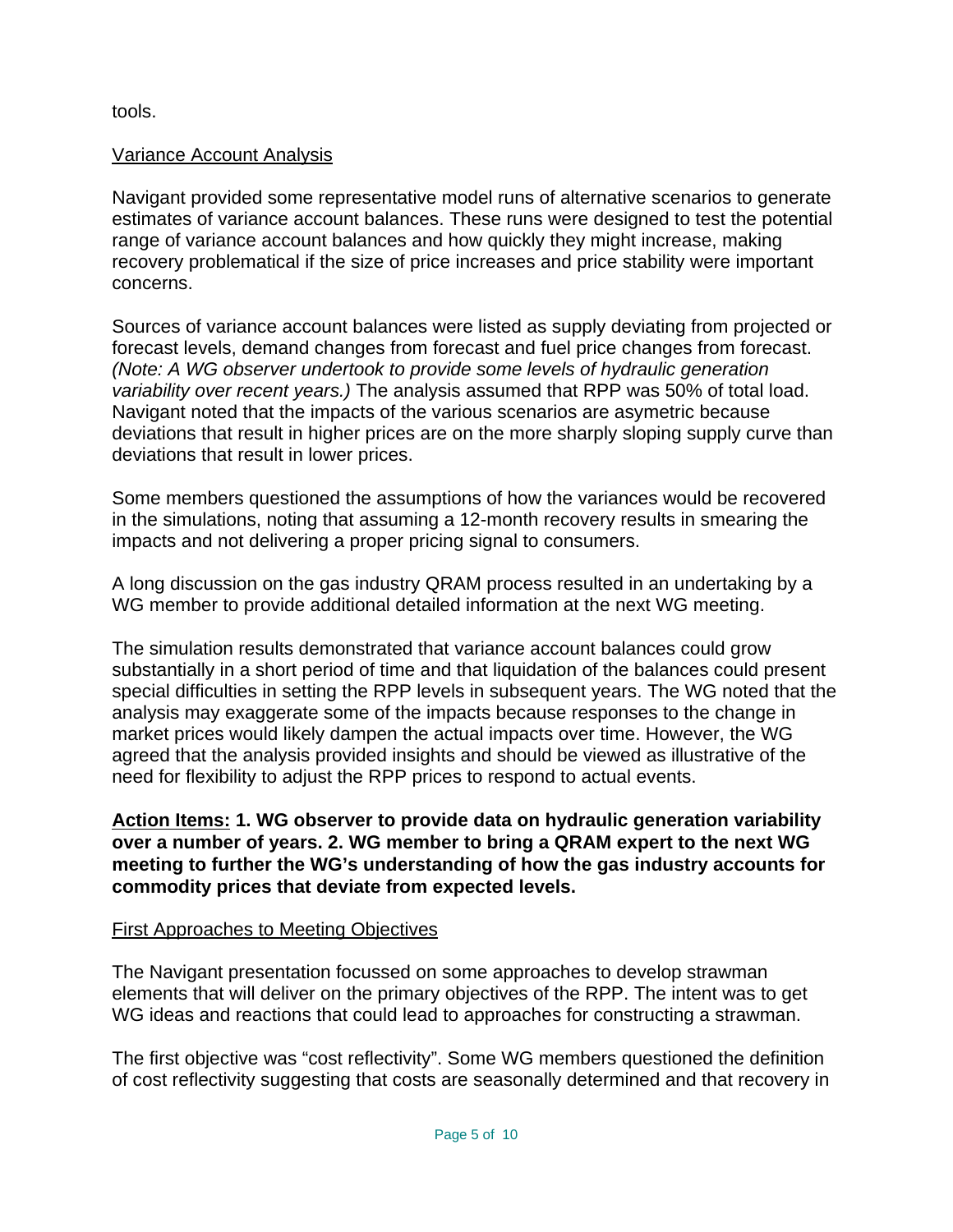one period for variances in a previous period may send the wrong price signal to consumers. Another member questioned whether seasonality was still a major consideration, suggesting that variations in seasonal demand and prices were narrowing. Another WG member confirmed that this narrowing is confirmed by demand and price data. *(Note: Navigant undertook to provide seasonal prices and variations.)*

Additional discussion on the efficacy of seasonal pricing to encourage consumer behaviour changes focussed on the need for consumer information to aid behavioural changes, primarily through the installation of appropriate metering.

A discussion of the various cost recovery mechanisms in natural gas markets across Canada showed that a number of mechanisms can result in similar price levels and dampened price variability. The data confirmed that in-year re-basing minimized the next year price shocks and reduced the variance account balances to be recovered.

Price stability was the next objective discussed. One member expressed concern that the RPP was not the only source of change in consumer costs, citing distribution rates, metering costs and other "uplift" like charges, i.e., OPA cost recovery, IESO ancillary service costs, etc. Another member suggested that a matrix of billing changes could be developed to provide a framework for analysing the timing of variance account true-ups and other consumer-level cost recovery mechanisms. Other members suggested that the WG needed to strike a balance between the theoretical optimal and the practical limitations in the strawman's ability to deliver price stability to consumers. Other members noted that annual true-ups may be sufficient for achieving price stability depending on the size of the true-up required.

Other issues germane to the development of the strawman included the acceptability of setting prices to assure a positive variance to forestall price increases to recover costs from consumers. Other members were concerned about the coincidence of RPP re-basing and/or true-ups with other increases in consumer charges (e.g., distribution rates). In particular, it was noted that early 2006 could have three events occurring close together with the potential to have an impact on RPP prices: the true ups from the first year of the RPP, the start of the postponed capital cost recovery by the LDCs, and the rebasing of the distribution rates. Some WG members suggested a semi-annual re-basing and true-up may minimize consumer impacts.

There was some discussion of the possible use of an upward bias in price to avoid creating large variances that would have to be paid by consumers. Some members noted that such a bias might not be acceptable to skeptical consumers. Others thought the bias would be more acceptable if the rate increase is otherwise relatively low.

Encouraging conservation and demand management brought forward the issue of RPP consumer eligibility. One member suggested that boundary issues of eligibility could be addressed by allowing "growth factors" for demand levels to account for economic growth and market development and thus encouraging conservation efforts as eligible consumers approached their adjusted limits. Others suggested that the WG should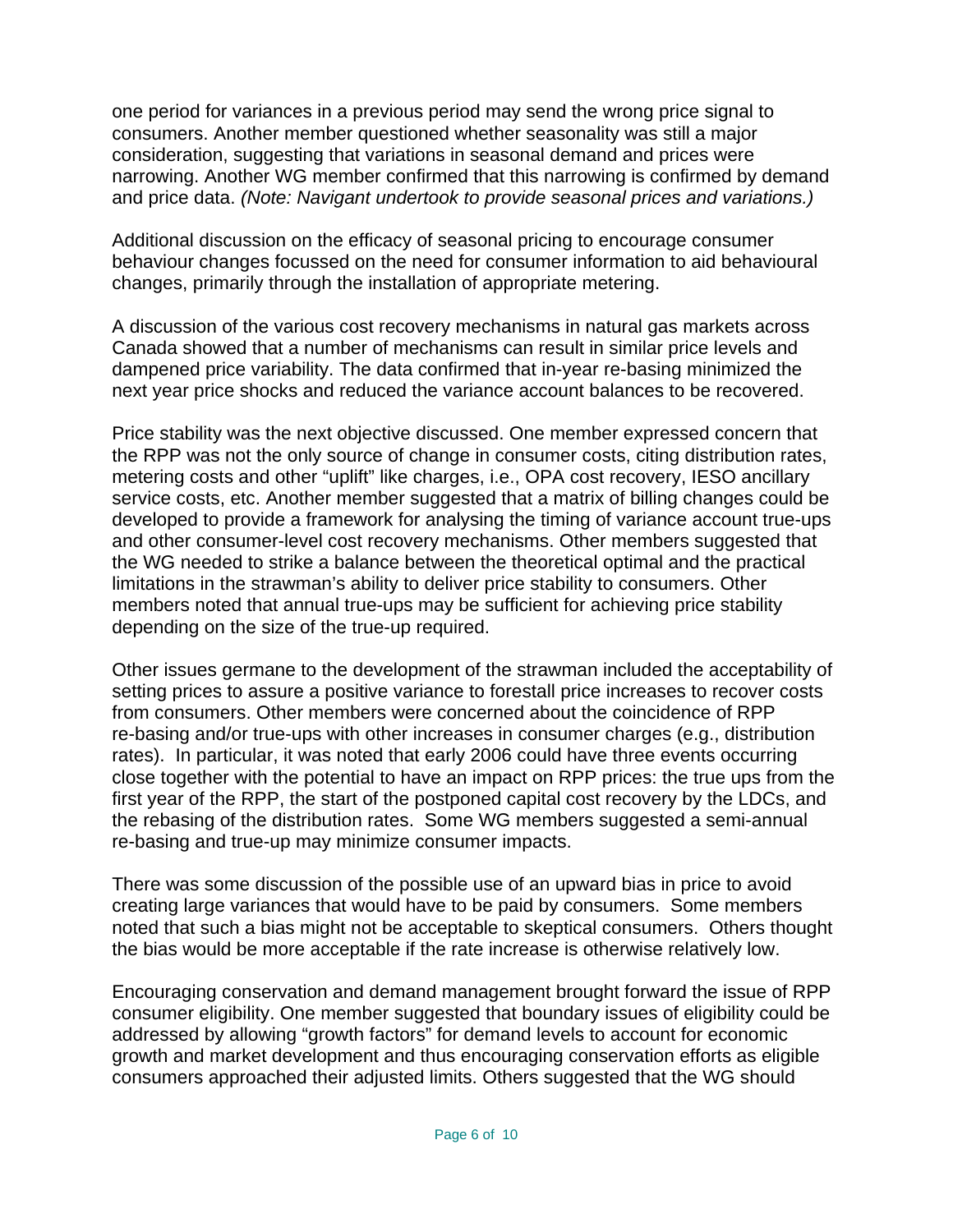consider a different RPP for consumers with electric space heating. Navigant discussed a utility in Pennsylvania that had implemented seasonal pricing. It was noted that the seasonal pricing only applied to electric heat customers. Navigant added that this is one example of price differentiation within a customer class (based on their attributes).

Others noted that the ability of consumers to respond to RPP price signals would be limited until smart meters were deployed and that the initial RPP should not limit consumers' choices for alternative (retail) price plans. One member suggested that keeping the commodity price higher than the forecast/projected level may be good "insurance" against onerous true-ups and may be seen as prudent and manageable, i.e., a "one week headline". Another member suggested that it would be important to evaluate the impacts at "transition points", i.e., when re-basing or truing up the RPP.

Other issues germane to the development of the strawman included the acceptability of setting prices to assure a positive variance to forestall price increases to recover costs from consumers. Other members were concerned about the coincidence of RPP re-basing and/or true-ups with other increases in consumer charges (e.g., distribution rates). In particular, it was noted that early 2006 could have three events occurring close together with the potential to have an impact on RPP prices: the true ups from the first year of the RPP, the start of the postponed capital cost recovery by the LDCs, and the rebasing of the distribution rates. Some WG members suggested a semi-annual re-basing and true-up may minimize consumer impacts.

There was some discussion of the possible use of an upward bias in price to avoid creating large variances that would have to be paid by consumers. Some members noted that such a bias might not be acceptable to skeptical consumers. It was also noted that an "upward bias" could be considered a conservation incentive. A concern was raised about the impact on low income consumers, as many would likely already have difficulty paying their electricity bills without an upward bias. It was also suggested that small businesses would not want to pay more than they need to pay. It was further added that any decision on whether to incorporate an upward bias would need to be placed "within context". For example, it would likely not be desirable in 2006, or the "Perfect Storm" year, with the implementation of EDR, regulatory asset recovery continuing and the need to clear the RPP variance build-up after being constrained by the legislation from making any in-year adjustments in 2005 regardless of the circumstances and size of the variance account. In contrast, it may be desirable if the RPP variance account balance was small and no other significant rate increases were expected.

Customer choice was another attribute considered by the WG. Several consumer choices were identified - the ability to choose an alternate (retail) supplier, choices within the RPP framework and the capability for a consumer to install an interval meter and choose a spot price pass through option. One member observed that the ability to choose was fundamental for consumers to react to price changes. In response to the proposition that consumers need clear information in order to make comparisons to evaluate their choices, a WG member urged the WG to consider a mechanism to keep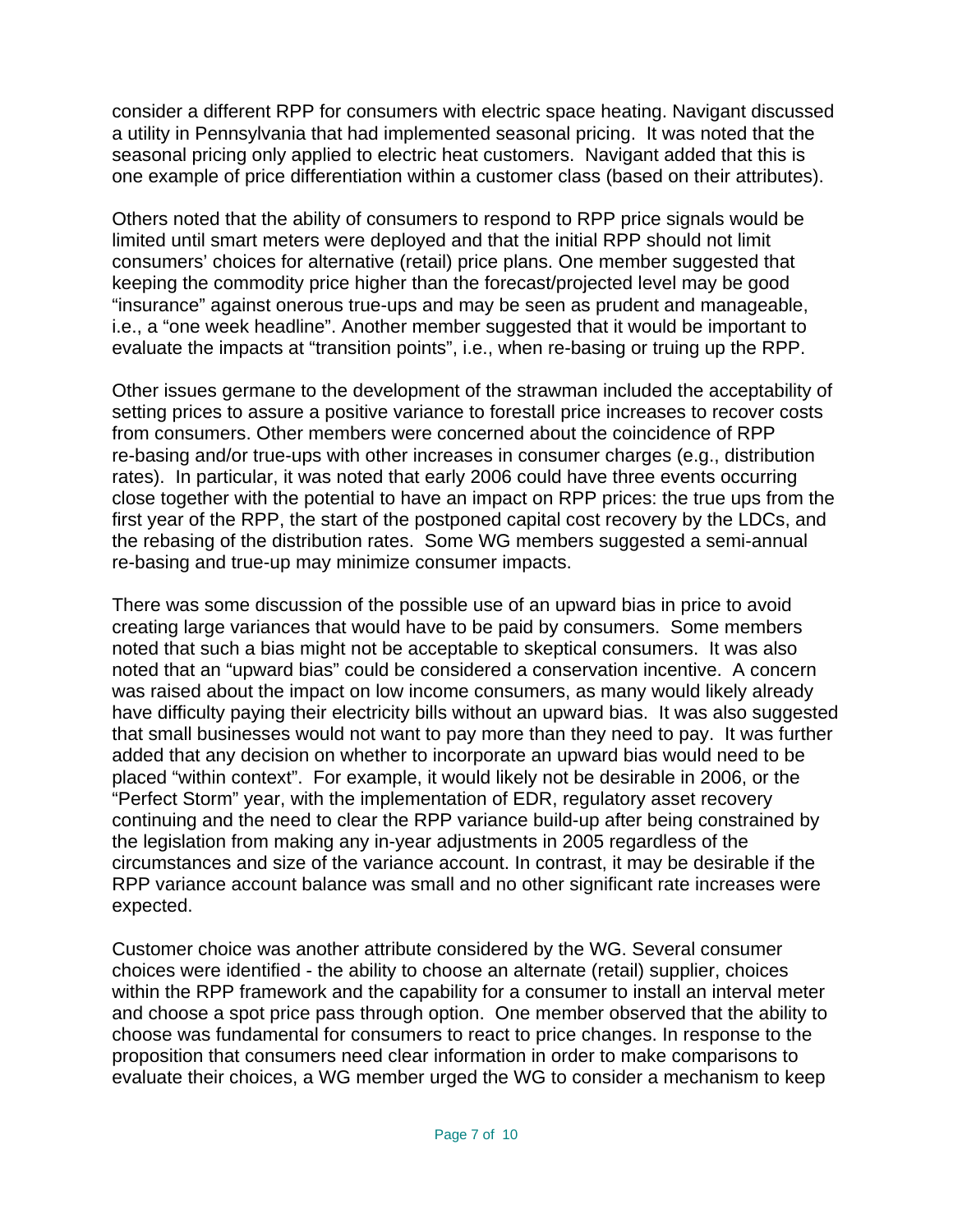the components of the RPP (the market price forecast and the RAA) separate. Another member observed that consumers have the choice to use electricity but they do not necessarily have discretion in changing electricity usage.

The discussion on administrative costs was not completed. However, the general proposition that administrative costs should be kept as low as possible and the RPP should employ existing settlement and billing systems whenever possible appears to have general acceptance within the WG.

Following the discussion of the objectives, Board staff noted that there appears to be a need for the WG to place a higher priority on conservation relative to demand response, in the early stages of the RPP, since there will be few smart meters in place that would allow consumers to properly respond to price signals. At the same time, encouraging conservation is not reliant on consumers having smart meters (i.e., can be incented through tiered pricing).

## **Action Item: Board staff to provide information on the timing of future distribution rate increases**.

# **Future Meetings**

The October 13<sup>th</sup> meeting was cancelled. A make-up meeting may be scheduled for early-November. Final setting of a date was postponed until the October  $20<sup>th</sup>$  meeting.

Wednesday, October 20<sup>th</sup> (9:00 - 4:30)  $\cdot$  North Hearing Room (25<sup>th</sup> FI) Wednesday, October  $27<sup>th</sup>$  (9:00 - 4:30) - North Hearing Room (25<sup>th</sup> FI)

- 
- 
- Thursday, October 28<sup>th</sup> (9:00 4:30) North Hearing Room (25<sup>th</sup> FI) *tentative*

# **Action Items**

See bolded sections within the notes.

Prepared by: *R. Chute, Ontario Energy Board, 416.440.7682*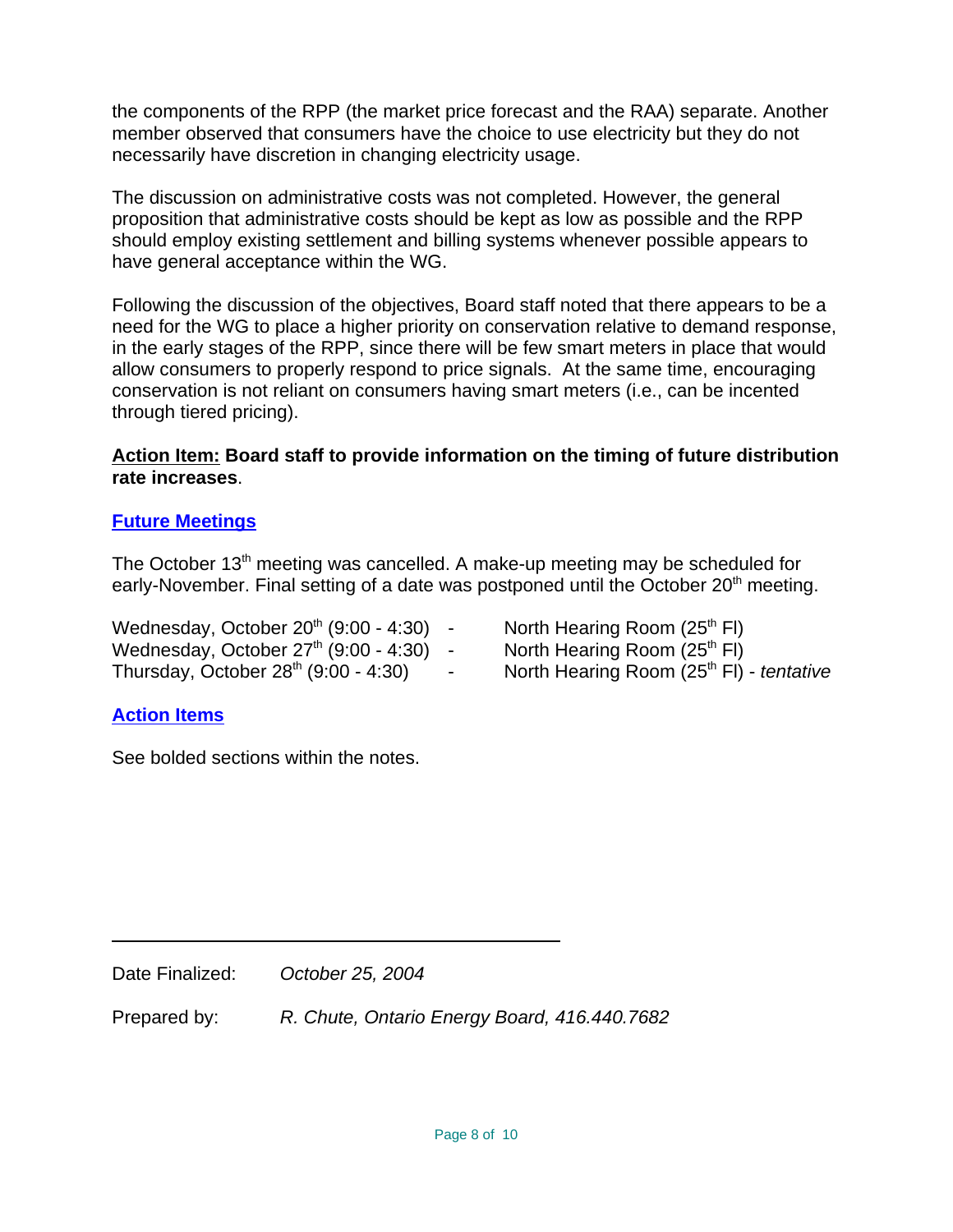# **ATTACHMENT A**

# Speaking Notes for October 8<sup>th</sup> RPP WG Mtg *Smart Meter Update*

- As per the note I included in the recent meeting notes, the smart metering WG has extended their meeting schedule for the "Planning and Strategy" group to October 21<sup>st</sup>.

- The **most significant decision remaining** to be made and the decision with the greatest potential impact on the RPP is **what type of meter** to go with — **Time-of-Use (TOU) or Interval.**

- The decision would likely be easy if cost wasn't an issue. They would obviously go with interval. However, cost is a significant issue. The SM WG is currently trying to get a better handle on the cost differential since so much will hinge on it. For example, an Interval Meter may cost twice as much. *[Note: More recent information suggests there is at least a 3 fold differential in the installation costs (\$600 vs \$150-\$200)].*

- An **interval meter** would provide us — the **RPP WG** — with **maximum flexibility** in terms of **price design**. However, a **TOU meter may be adequate** for residential consumers since they can be designed with **up to 6 buckets**. **And it has been stated** by this group on a number of occasions that we need abide by the KISS principle to **KEEP IT SIMPLE**..... So even 6 buckets may be going too far. At least at the outset. At the same time, we are intended to develop a plan for the longer term (i.e., how long do we want to keep it simple).

- As Laurie noted when we met with her, something like 4 buckets could be adequate (e.g., morning - afternoon - evening - over-night). With 6 buckets, you could also have a simple peak/off-peak regime (by having 3 buckets price the same [e.g., 4 cents] and the other 3 buckets priced the same [e.g., 6 cents]).

- At the same time, with a TOU meter, you essentially need to keep it as you got it from the factory in terms of the buckets unless you want to incur some additional costs. Therefore, **one issue for the RPP WG is whether there is a plan to shift buckets over time?** And will there be a desire to KEEP IT SIMPLE over the long term?

- In short, the SM WG has a very difficult decision to make and it will affect our work.

- For General Service consumers, GS over 50 kW will be mandatory and the SM WG will likely **recommend** that Interval Meters be **mandatory** for all **GS over 20 kW**.